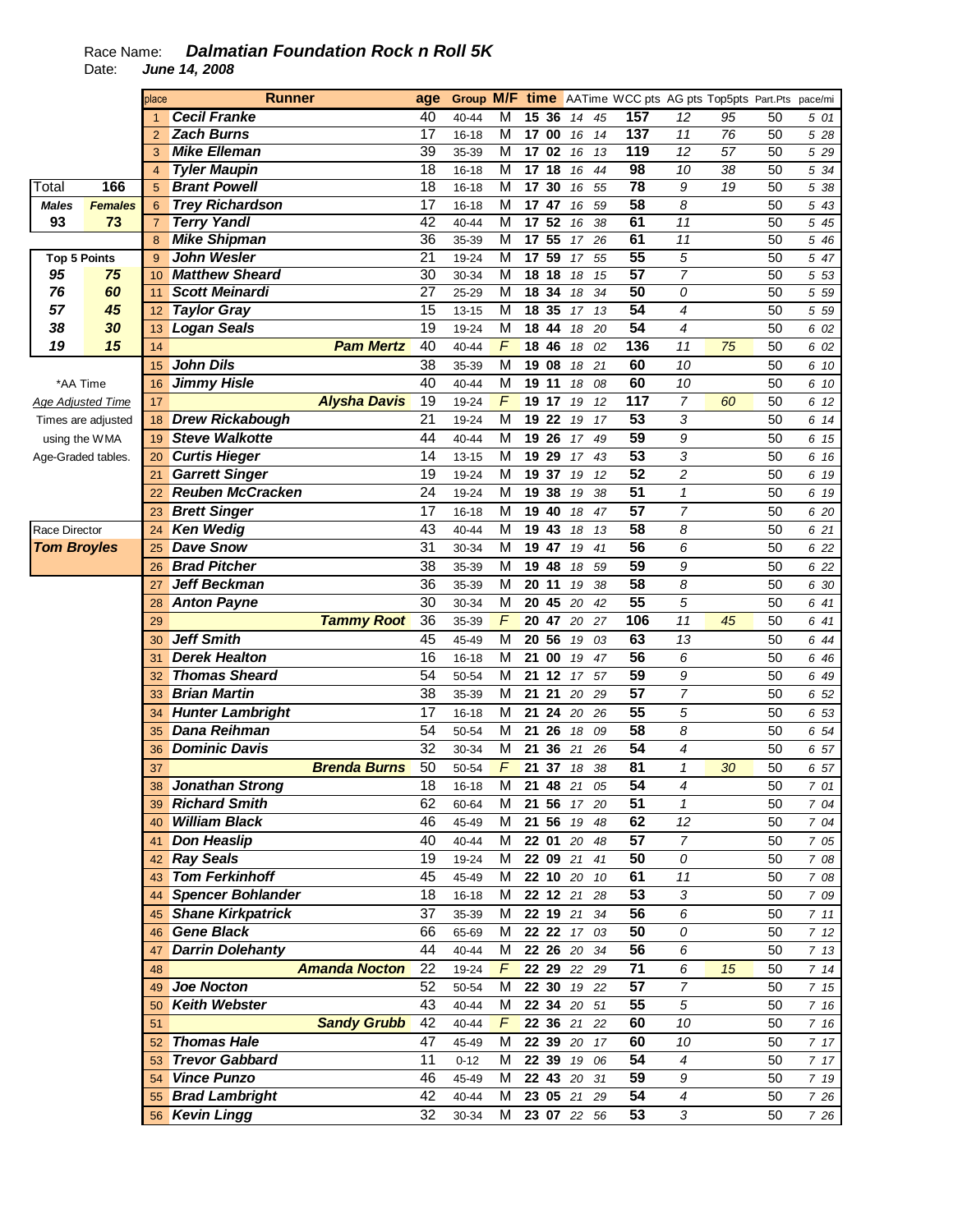## Race Name: **Dalmatian Foundation Rock n Roll 5K**  Date: **June 14, 2008**